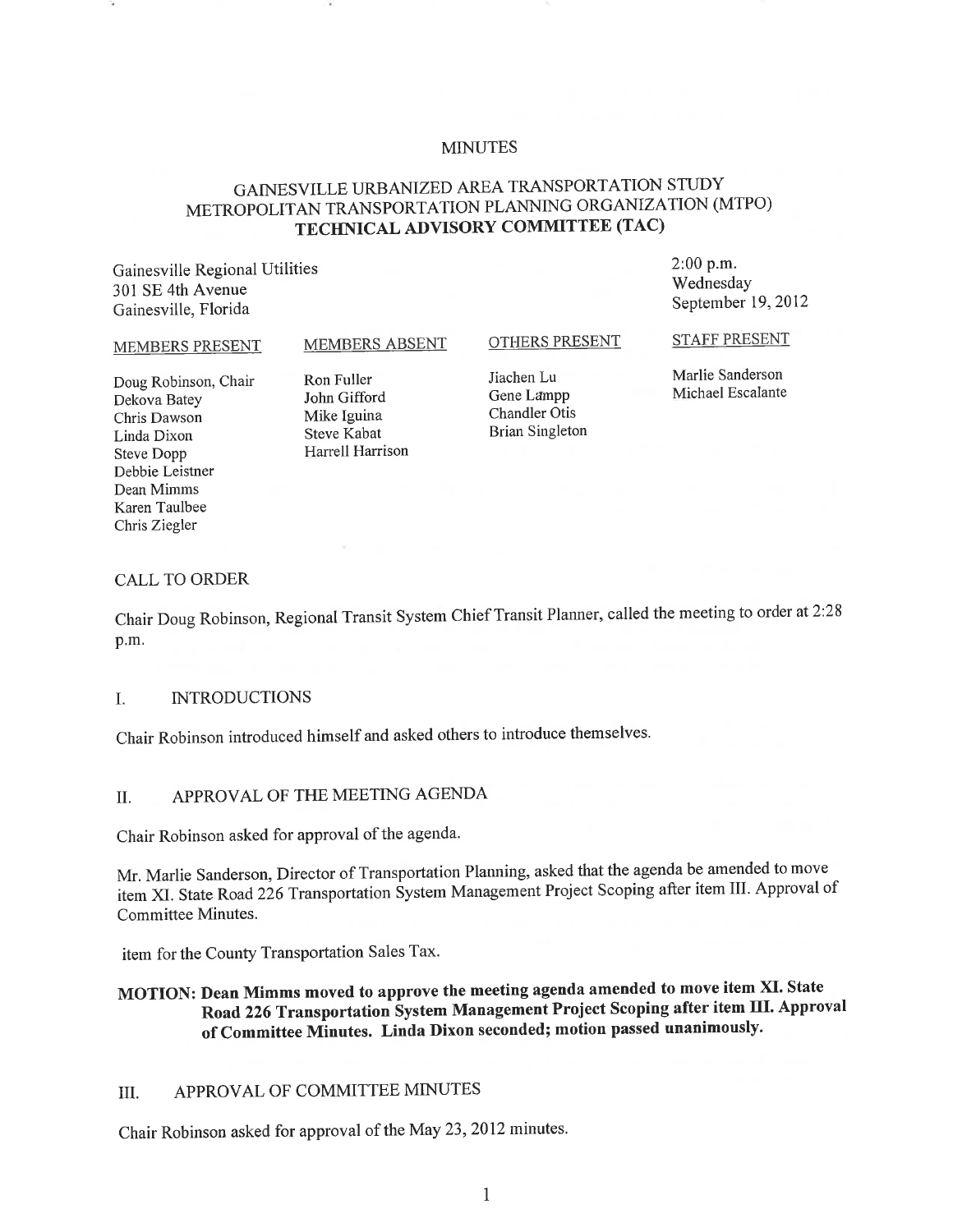## MOTION: Dean Mimms moved to approve the May 23, 2012 TAC minutes. Debbie Leistner seconded; motion passed unanimously.

# XI. STATE ROAD 226 TRANSPORTATION SYSTEM MANAGEMENT PROJECT SCOPING

Mr. Sanderson stated that Florida Department of Transportation (FDOT) staff requested an opportunity to present the State Road 226 Transportation System Management Project Scoping to the committee.

Ms. Karen Taulbee, FDOT Transportation Specialist, discussed the State Road 226 Transportation System Management Project Scoping and answered questions.

## MOTION: Linda Dixon moved to recommend that the Metropolitan Transportation Planning Organization for the Gainesville Urbanized Area approve the State Road 226 Transportation System Management Project Scoping. Dean Mimms seconded; motion passed unanimously.

### IV. SW 8TH AVENUE MULTI-USE PATH

Mr. Sanderson stated that Alachua County staff requested an opportunity to present the SW 8th Avenue Multi-use Path Project to the committee.

Mr. Brian Singleton, Alachua County Civil Engineer I, discussed the SW 8th Avenue Multi-use Path Project and answered questions.

## MOTION: Karen Taulbee moved to recommend that the Metropolitan Transportation Planning Organization for the Gainesville Urbanized Area forward a recommendation to the Alachua County Board of County Commissioners to approve the SW 8th Avenue Multi-use Path Scoping Plans. Linda Dixon seconded; motion passed unanimously.

### V. YEAR 2040 LONG RANGE TRANSPORTATION PLAN-SCOPE OF WORK EMERGING ISSUES

Mr. Sanderson stated that Alachua County staff requested an opportunity to present the Archer Braid Project to the committee. He discussed the Year 2040 Long Range Transportation Plan- Scope of Work Emerging Issues and answered questions.

Ms. Linda Dixon, University of Florida Assistant Director for Facilities Planning, discussed bicycle and pedestrian alternatives.

Mr. Chris Dawson, Alachua County Transportation Planner, discussed the County Mobility Plan's performance measures, vehicle miles travelled/capita and maintenance costs and fiscal sustainability.

## VIII. ARCHER ROAD AT SW 34TH STREET INTERSECTION MODIFICATIONS

Mr. Sanderson stated that, at its June 4th meeting, the MTPO requested information about ways to accommodate southbound right turns. He discussed SW 34th Street intersection modifications and answered questions.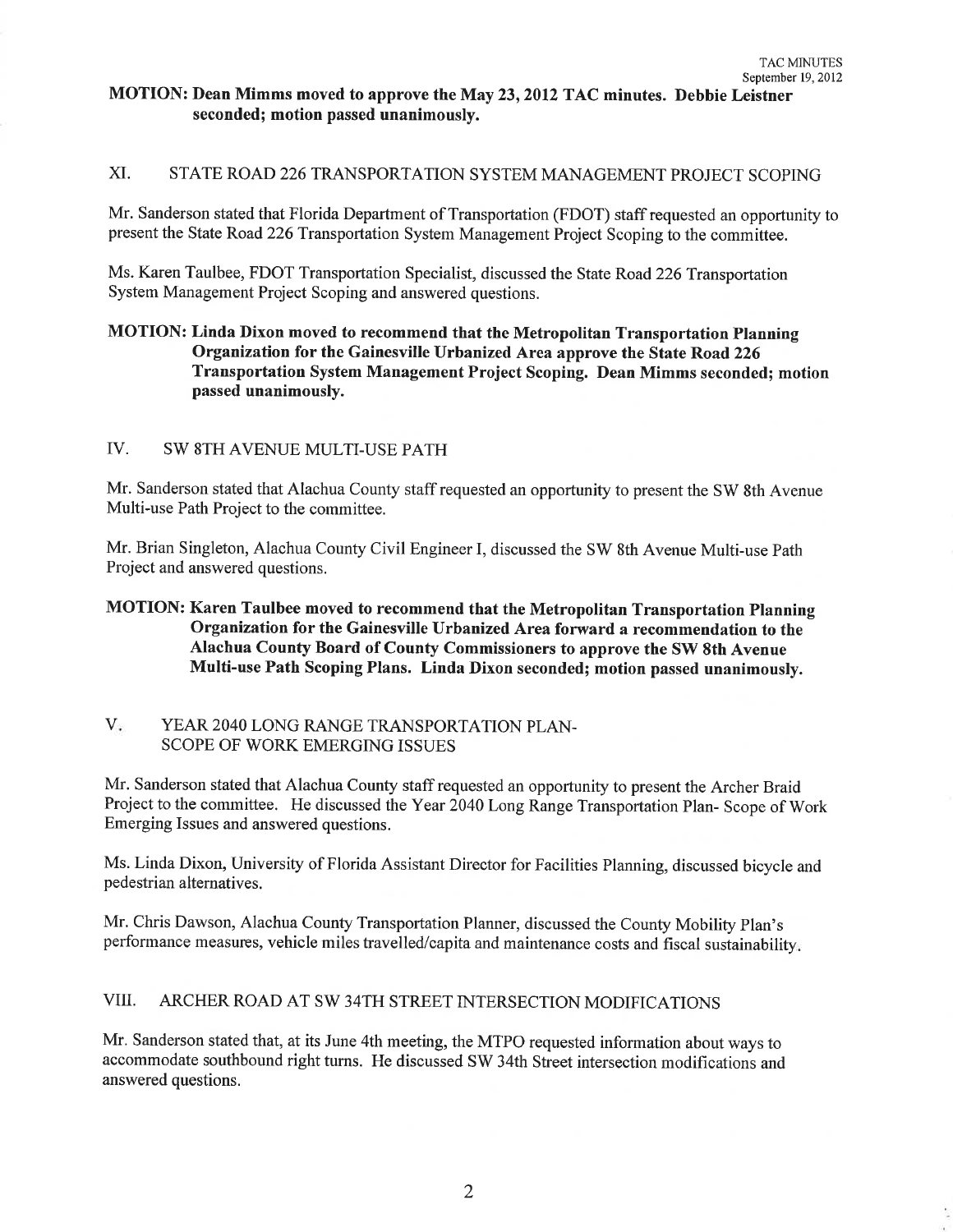Mr. Chris Ziegler, Alachua County Senior Engineering Technician, announced that there would be a Traffic Operations Committee meeting on September 20, 1012 at 1:30 p.m.

#### IX. VICE CHAIR ELECTION

Mr. Sanderson stated that, with the resignation of former Vice Chair Ha Nguyen, the committee needs to elect a new Vice Chair.

# MOTION: Dean Mimms moved to elect Jeff Hays as TAC Vice Chair. Steve Dopp second; motion passed unanimously.

### X. INFORMATION ITEMS

There was no discussion of the information items.

#### ADJOURNMENT

The meeting was adjourned at 3:17 p.m.

 $\frac{11}{\text{Date}}$   $\frac{1}{\text{Date}}$   $\frac{1}{\text{Date}}$